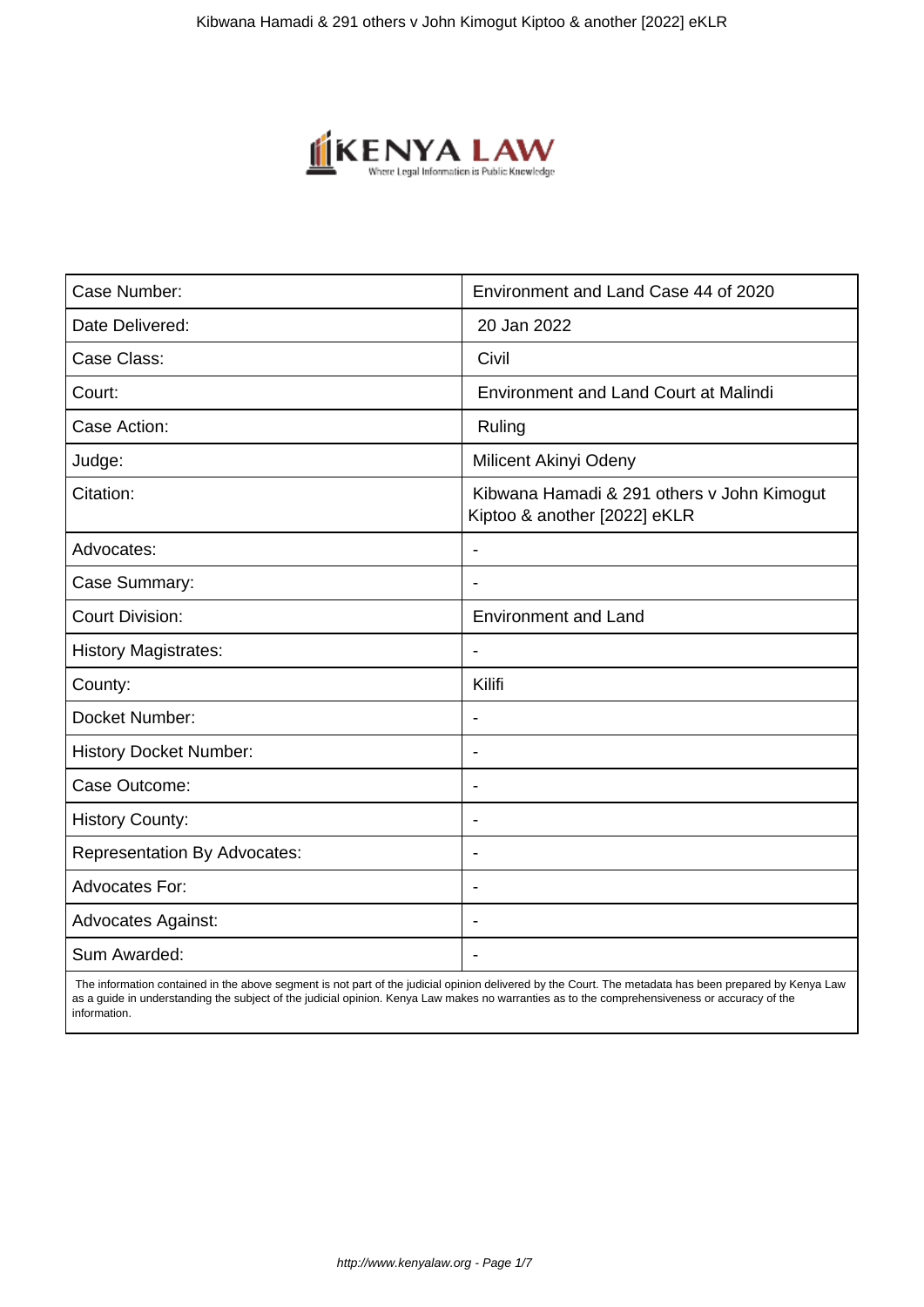## **REPUBLIC OF KENYA**

## **IN THE ENVIRONMENT AND LAND COURT OF KENYA**

## **AT MALINDI**

## **ELC NO. 44 OF 2020**

**KIBWANA HAMADI & 291 OTHERS......................................................PLAINTIFFS/RESPONDENTS**

## **VERSUS**

**JOHN KIMOGUT KIPTOO.........................................................................1ST DEFENDANTS/APPLICANT**

**LAND REGISTRAR, MOMBASA......................................................2ND DEFENDANT/RESPONDENT**

## **RULING**

This ruling is in respect of an application brought by way of a Notice of Motion dated  $10^{th}$  August 2021 by the  $1^{st}$ Defendant/applicant seeking for the following orders:

#### *a) Spent*

*b) That the Plaintiffs Kibwana Hamadi, Mohamed Wafula, Mwezinane Kamanza, Steven Baya, Baraka Kamanza, Tsuma Kodi Mboga, Mwadingo Kabi, Meshack Baya Yaa, Hamisi Kea and Stallon Solano specifically and the Plaintiffs be held to be in contempt of the orders of the honourable court issued on the 3rd of June 2021.*

*c) That the said Kibwana Hamadi, Mohamed Wafula, Mwezinane Kamanza, Steven Baya, Baraka Kamanza, Tsuma Kodi Mboga, Mwadingo Kabi, Meshack Baya Yaa, Hamisi Kea and Stallon Solano do appear in court and show cause why they should not be jailed for contempt of court.*

*d) That the contemnors be committed to jail and/or fined accordingly.*

*e) That in view of the aforesaid disobedience and contempt, the orders issued on 3rd June 2021 be set aside.*

Counsel agreed to canvas the application vide written submissions which were duly filed.

# **1 ST DEFENDANT'S SUBMISSIONS**

Counsel relied on the grounds on the face of the application together with the supporting affidavit of John Kimogut Kiptoo wherein he deposed that this court granted orders of status quo to be maintained on the suit land title No. CR 64260 Plot No. 9911/III/MN on 3<sup>rd</sup> June 2021.

The  $1<sup>st</sup>$  defendant deponed that as at the time the orders were issued there were no developments on the suit property and that on  $30<sup>th</sup>$ June 2021, the 1<sup>st</sup> defendant witnessed the plaintiffs namely Kibwana Hamadi, Mohamed Wafula, Mwezinane Kamanza, Steven Baya, Baraka Kamanza, Tsuma Kodi Mboga, Mwadingo Kabi, Meshack Baya Yaa, Hamisi Kea, Stallon Solano and other plaintiffs clearing the bushes on the suit property with the intentions of putting up structures thereon.

Counsel listed three issues for determination by the court as follows:

*a) Whether the Plaintiffs, more so Kibwana Hamadi, Mohamed Wafula, Mwezinane Kamanza, Steven Baya, Baraka Kamanza, Tsuma Kodi Mboga, Mwadingo Kabi, Meshack Baya Yaa, Hamisi Keah and Stallon Solano are in contempt of court orders*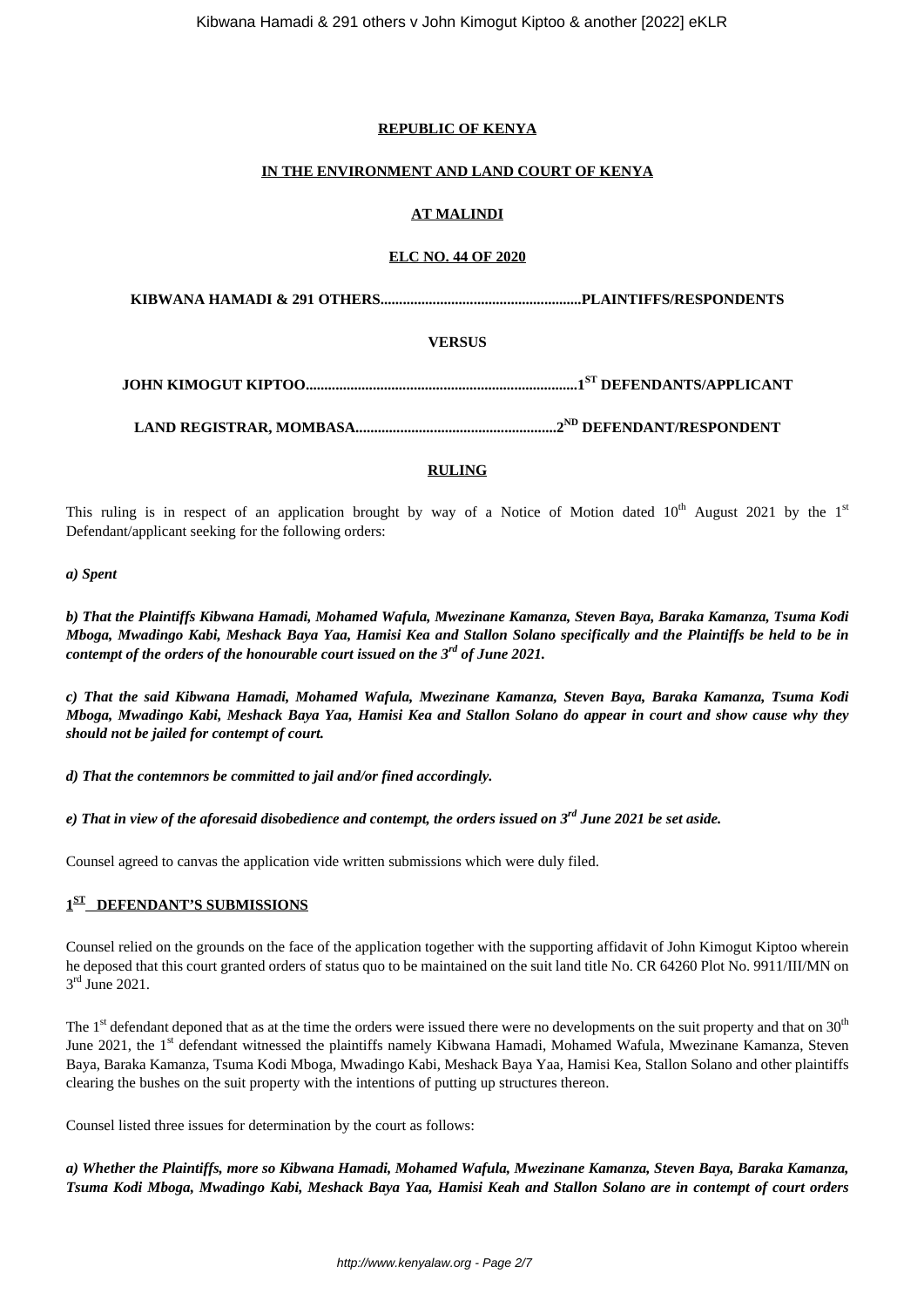*issued on 3rd June 2021.*

### *b) Whether the cited respondents should be punished for such contempt, and*

*c) Whether the orders issued on the 3rd June 202 should be set aside.*

On the first issue, counsel submitted on the law relating to contempt of court proceedings and relied on Section 63 of the Civil Procedure Act as well as Order 40 Rule 2(2). Section 63 of the Civil Procedure provides.

*In order to prevent the ends of justice from being defeated, the court may, it is so prescribed*

*(a) Issue a warrant to arrest the defendant and bring him before the court to show cause why he should not give security for his appearance, and if he fails to comply with any order for security commit him to prison;*

*(b) Direct the defendant to furnish security to produce nay property belonging to him and to place the same at the disposal of the court or order the attachment of any property.*

*(c) Grant a temporary injunction and in case of disobedience commit the person guilty thereof to prison and order that his property be attached and sold.*

*(d) Appoint a receiver of any property and enforce the performance of his duties by attaching and selling his property.*

#### *(e) Make such other interlocutory orders as may appear to the court to be just and convenient.*

It was counsel's submission that the Plaintiff/Respondents approached the Court vide their Notice of Motion dated the 23<sup>rd</sup> June 2020 seeking an injunction against the Defendants from any dealings on the suit land title No. CR 64260 Plot No. 9911/III/MN, whereby the court declined to grant the same and rendered a ruling which stated as follows:

"*In the circumstances, I decline to grant the orders of injunction in the manner sought by the Plaintiffs. Instead, I am of the view and I hereby order that pending the hearing and determination of this suit, the status quo obtaining as of today be maintained by each party remaining on the respective portions of land which they currently occupy. There should be no sale and/or further subdivision of the land until the suit is heard and determined."*

Mr. Nyabena submitted that the ruling was unambiguous as the status quo prevailing at the time as at  $3<sup>rd</sup>$  June 2021 and that any reasonable man would have known what the prevailing status quo was. Counsel relied on the case of **Shimmers Plaza Limited vs National Bank of Kenya Limited (2015) eKLR,** where the Court held that: -

"*Status quo" in normal English parlance means the present situation, the way things are at the time that order was given. It cannot therefore relate to past or future occurrences or events.... All it meant was that everything was to remain as it was at the time the order was given. If there was any transaction of whatever nature that was going on in the land in question, it has to freeze and await the discharging of the court order."*

It was counsel's further submission that the true position of the status of the suit property as at  $3<sup>rd</sup>$  June 2021 could only be as per the report of the Deputy Registrar dated  $5<sup>th</sup>$  July 2021 and further argued that for the court to determine whether or not a party is in contempt, the court must establish that there a court order in existence, whether the contemnor was aware of the order, whether the order has been disobeyed and whether the action amounts to breach.

Counsel relied on the case of *Republic V Kiambu County Registrar & 3 Others ex parte Stephen Wanyoike Kinuthia (2016) eKLR* where the court held:

*"In my view a party ought not to create absurd situations and rely on the same to evade the consequences of a court order. As this Court held in Republic vs. Kenya School of Law & 2 Others Ex Parte Juliet Wanjiru Njoroge & 5 Others (2015) eKLR: "Court orders, it must be appreciated are serious matters that ought not to be evaded by legal ingenuity or innovations. By*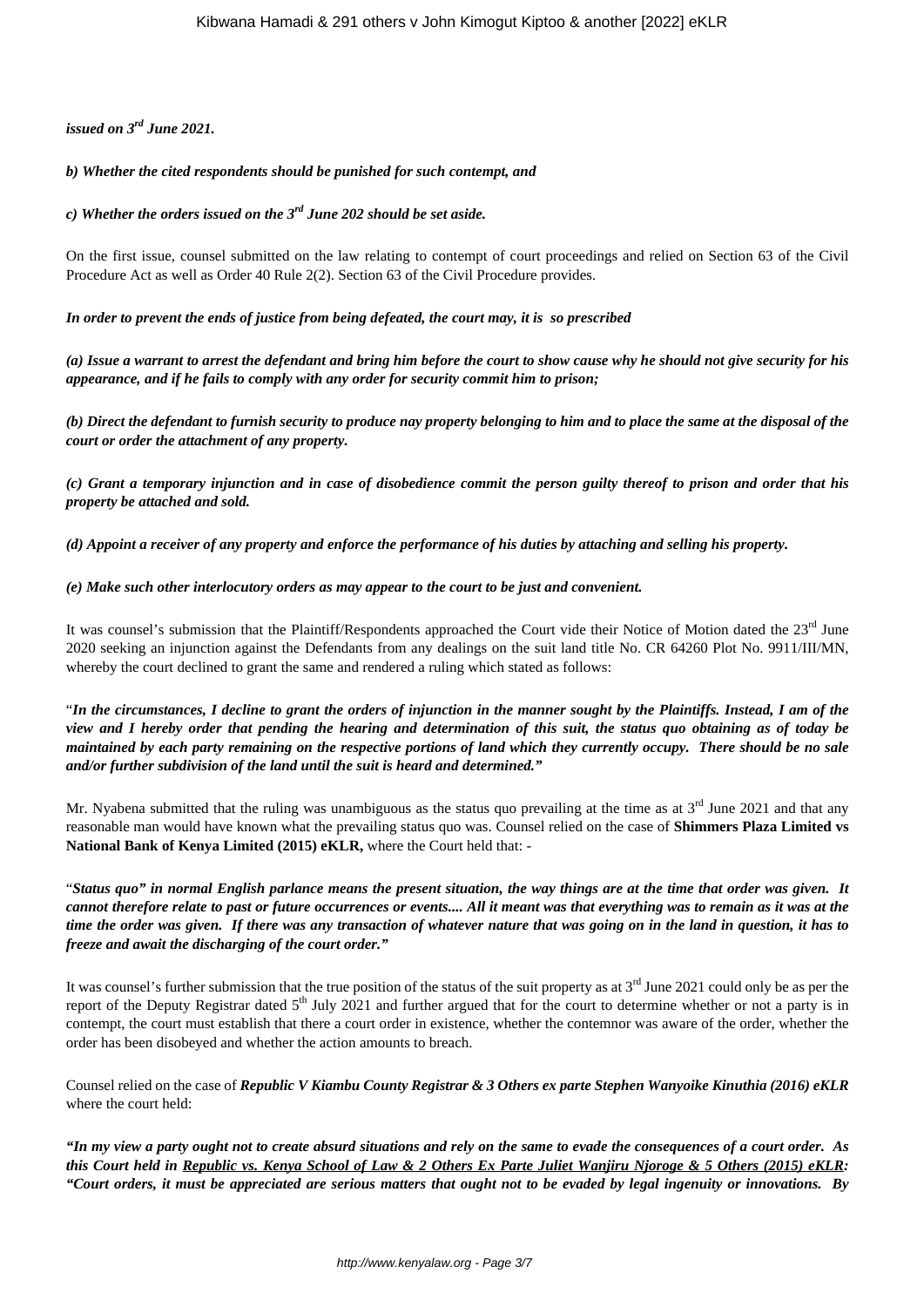*deliberately interpreting Court orders with a view to evading or avoiding their implementation can only be deemed to be contemptuous of the court. Where a party is for some reason unable to properly understand the Court order one ought to come back to Court for interpretation or clarification....Where it has been brought abrogated or abridged by brazen or subtle schemes and manoeuvres.........this Court cannot turn a blind eye to the same."*

Counsel therefore submitted that the applicant has satisfied the ingredients of proof of contempt and cited the case of *James Gachiri Mwangi v John Waweru Muriuki & 3 others [2020] eKLR* and urged the court to allow the application as prayed

On the second issue as to whether the respondents should be punished for contempt, counsel relied on the cases of *Shimmers Plaza Limited v National Bank of Kenya Limited (supra)* and *James Gachiri Mwangi v John Waweru Muriuki* (supra) and urged the court to find that the respondents are in contempt of court therefore should be punished.

On the last issue as to whether the orders issued on  $3<sup>rd</sup>$  June 2021 should be set aside, counsel submitted that the conduct of the Plaintiff/Respondents clearly shows that they do not deserve the orders issued by the court on the  $3<sup>rd</sup>$  June 2021 at their instigation and relied on the case of *Rufus Muriithi Nyaga V Rebecca Magwi Njeru (2018) eKLR* where in vacating the orders of status quo issued at the instigation of the contemnor, the court stated thus:

*"I am of the considered opinion that the applicant has failed to comply with this court's orders and directions. He has also blatantly taken over land of the respondent and her siblings without any colour or right. He ought to have filed this appeal and awaited its outcome. This action amounts to deliberate breach of the law. The applicant does not deserve the orders issued to him on 17/07/2017. The Respondent has good cause to seek the setting aside of the said orders. I find her application merited. For the foregoing reasons, I hereby allow the Respondent's application dated 13/10/2017 in terms of prayer 2. For avoidance of duplication of the court's orders, I decline to grant prayer 3 of the application. In effect the orders issued on 17/07/2017 stand vacated.*

Counsel therefore urged the court to vacate the orders dated  $3<sup>rd</sup>$  June 2021.

#### **PLAINTIFF/RESPONDENTS'SUBMISSIONS**

The plaintiff/respondents in response to the application filed grounds of opposition dated  $13<sup>th</sup>$  September 2021 and Replying affidavits sworn by the Plaintiffs but more particularly, Kibwana Hamadi deposed that the parties herein are in occupation of the suit property and that the orders to maintain status quo were only to prohibit sale and subdivision of the suit property. He further deponed that the Plaintiffs have not cleared any bushes as alleged but that the  $1<sup>st</sup>$  Defendant/applicant was constructing a perimeter wall and harassing the Plaintiff/respondents and annexed copies of police OB to that effect.

In response to the allegation of construction of a perimeter wall the  $1<sup>st</sup>$  Defendant/applicant filed a further affidavit and deposed that the Plaintiffs have never been in occupation of the suit property and that the said perimeter wall was on a different plot not the suit property.

Counsel gave a brief background to the application and stated that on 3<sup>rd</sup> June 2021, the Honourable Court delivered a ruling on an application dated  $23<sup>rd</sup>$  June,2020 and  $11<sup>th</sup>$  August,2020 by the Plaintiff/applicants and Respondent respectively where the court granted orders of status quo to be maintained pending the hearing and determination of the suit.

Counsel stated that one of the  $1<sup>st</sup>$  defendant's prayers in the application dated  $11/8/20$  was to urge the court to undertake a site visit before the injunction but the court did not grant that orders as seen at paragraph 15 of the Ruling hence the said ruling and order are still in place as it has neither been set aside, varied nor stayed.

It was counsel's submission that the defendant being dissatisfied with the Court's ruling, filed an Ex-Parte Application dated  $10<sup>th</sup>$ June, 2021 and obtained ex-parte orders before Justice Sila Munyao to visit the suit land for survey and submit a report against the directions of this Honourable Court in the name of recording 'status quo'. That in the same application the applicant also prayed that the Plaintiffs be cited for contempt.

Counsel submitted that pursuant to an Amended Notice of Motion dated 14/7/2021which was heard inter partes before Hon. Justice J. O Olola, this Hon Court vide an Order dated 29/7/2021 vacated the ex-parte orders delivered by Hon.Justice Sila Munyao and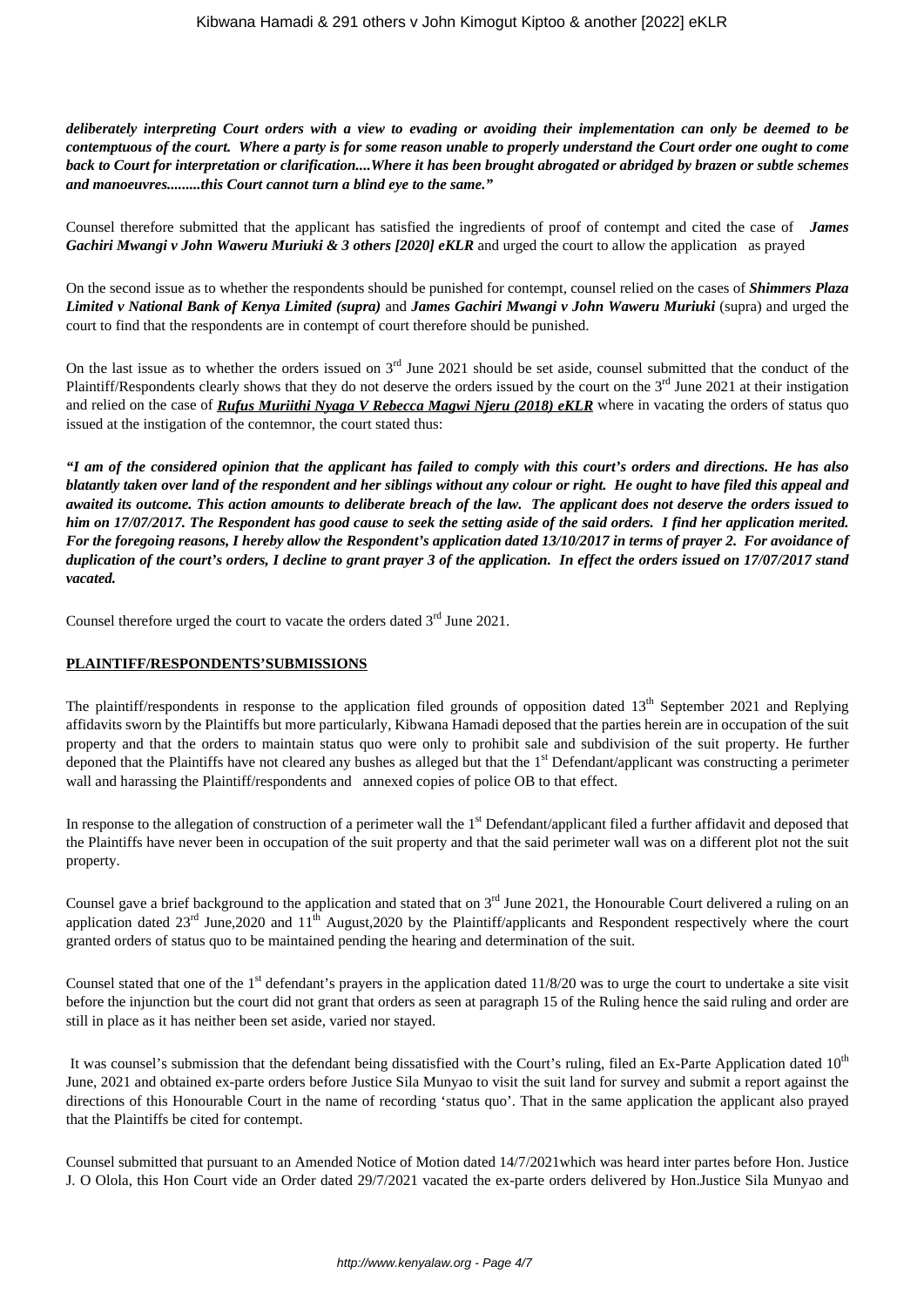further expunged from record of the Court, the report by Deputy Registrar Hon Wasike submitted on 5<sup>th</sup> July 2021.

Counsel listed three issues for determination by the court as follows:

*a) Whether the 1st Defendant/applicant's application is res judicata.*

*b) Whether the Plaintiffs/respondents are in contempt of the court orders issued on 3rd June 2021.*

*c) Whether the 1st Defendant/applicant's application is an omnibus application apt for striking out.*

Mr. Nyanje submitted that the 1<sup>st</sup> defendant's application is *res judicata* as the issues raised were adequately and conclusively dealt with by this court vide the ruling delivered on  $3<sup>rd</sup>$  June 2021 and the orders dated 29<sup>th</sup> July 2021 which orders are still in effect. Counsel relied on the case of **IEBC v Maina Kiai & 5 others [2017] eKLR.**

On the issue as to whether the Plaintiff/respondents are in contempt of the court orders issued on  $3<sup>rd</sup>$  June 2021, counsel submitted that the court should consider the elements as established in the case of *Sheila Cassatt Issenberg & another v Antony Machatha Kinyanjui [2021] eKLR* where Justice E.C Mwita quoted with approval **Cromwell J,** of the Supreme Court of Canada in *Carey v* **Laiken**, 2015 SCC 17 (16<sup>th</sup> April 2015 to determine whether or not the claim on contempt was indeed established.

Counsel therefore submitted that the order dated  $3<sup>rd</sup>$  June, 2021 was unequivocal, and its operation was only on the ambit of maintaining status quo, sale and sub-division of the suit property; otherwise the parties were at liberty to occupy their respective portions of land that they lived in.

On the last issue as to whether the  $1<sup>st</sup>$  Defendant/applicant's application is an omnibus application apt for striking out counsel submitted that the Plaintiff/respondents did nothing and are not in contempt and cited the cases of *Pyaralalmhandbheru Rajput v Barclays Bank and others Civil Case No. 38 of 2004* as quoted in the case of *Beta Healthcare International Limited v Grace Mumbi Githaiga & 2 others [2016] eKLR***.**

Mr. Nyanje urged the court to dismiss the application as the applicant has not proved contempt to the required standard noting that contempt is quasi criminal in nature hence the standard of proof is higher than the normal civil claims.

#### **ANALYSIS AND DETERMINATION**

The issue for determination are as to whether this application is *res judicata,* whether the Plaintiff/respondents are in contempt of the orders emanating from the ruling delivered on  $3<sup>rd</sup>$  June 2021 and whether the orders issued on the  $3<sup>rd</sup>$  June 2021 should be set aside.

On the first issue whether the application is res judicata, the court is guided by the provisions of Section 7 of the Civil Procedure Act which states as follows:

#### *Res judicata*

*No court shall try any suit or issue in which the matter directly and substantially in issue has been directly and substantially in issue in a former suit between the same parties, or between parties under whom they or any of them claim, litigating under the same title, in a court competent to try such subsequent suit or the suit in which such issue has been subsequently raised, and has been heard and finally decided by such court.*

In the case of *Invesco Assurance Company Limited & 2 others v Auctioneers Licensing Board & another; Kinyanjui Njuguna & Company Advocates & another (Interested Parties) [2020] eKLR* explained the said section 7 as follows:

*"The doctrine will apply only if it is proved that:*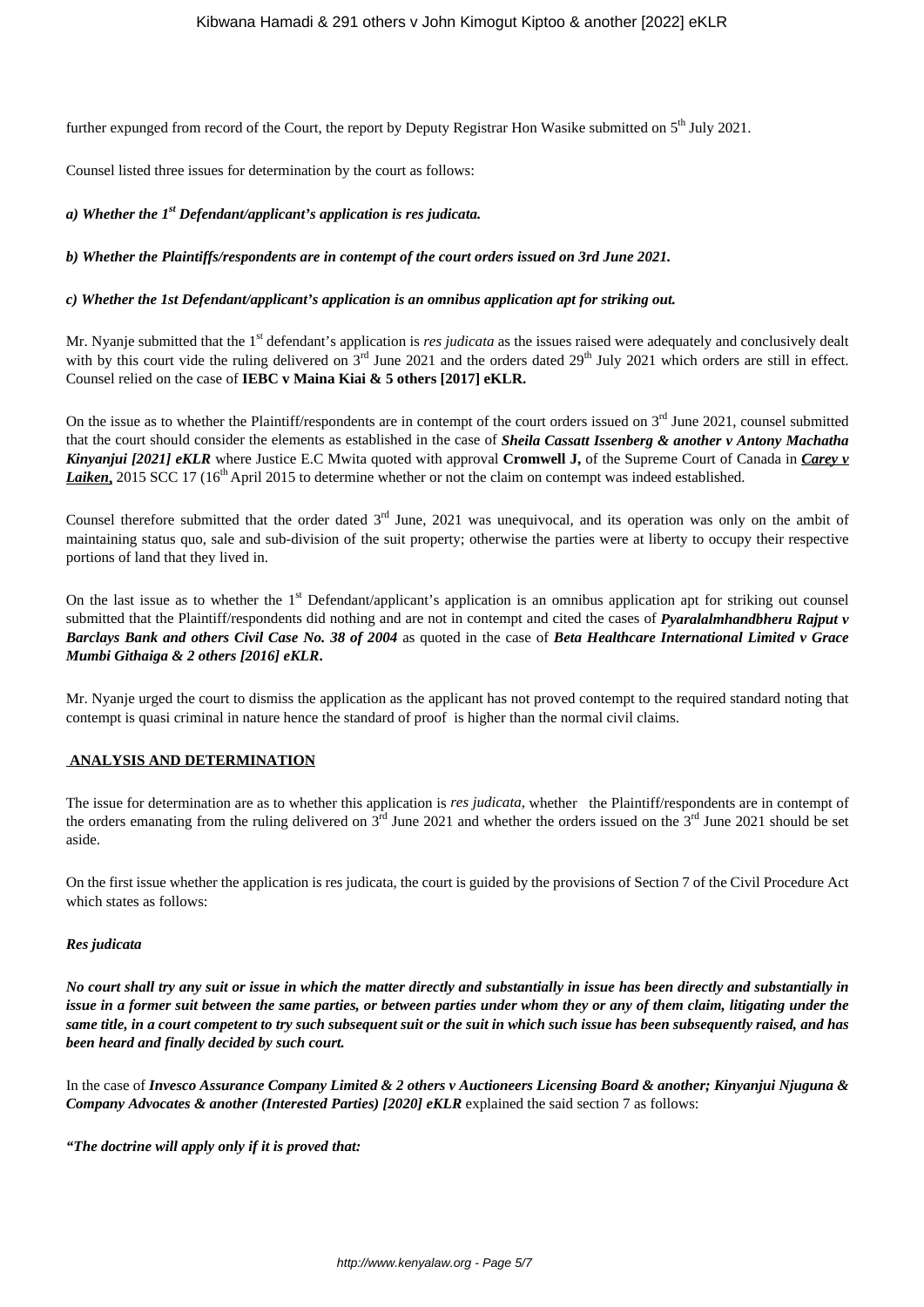*i. The suit or issue raised was directly and substantially in issue in the former suit.*

*ii. That the former suit was between the same party or parties under whom they or any of them claim.*

*iii. That those parties were litigating under the same title.*

*iv. That the issue in question was heard and finally determined in the former suit.*

### *v. That the court which heard and determined the issue was competent to try both the suit in which the issue was raised and the subsequent suit."*

Coming back to the current application, it should be noted that the same was an application for injunction which ruling was delivered on  $3<sup>rd</sup>$  June 2021. The Plaintiff/respondents had sought orders of injunction restraining the Defendants from entering, trespassing or otherwise dealing with the suit property. This court declined to issue those orders but ordered that the status quo be maintained since both parties occupied the suit property.

The issues that resulted in the orders dated  $29<sup>th</sup>$  July 2021 were in relation to the ex parte orders issued on  $16<sup>th</sup>$  June 2021 and the Deputy Registrar's report. The Plaintiffs/respondents had sought to set aside the ex parte orders and expunge Deputy Registrar's report from the record which was granted in the presence of counsel. It follows that the Deputy Registrar's report does not form part of the record having been expunged from the court record.

I find that the application being an application seeking that the respondents be cited for contempt is not res judicata.

On the second issue as to whether the Plaintiff/respondents are in contempt of the orders emanating from the ruling delivered on  $3<sup>rd</sup>$ June 2021, the court is guided by the provisions of section 5 of the Judicature Act which provides that:

*The High Court and the Court of Appeal shall have the same power to punish for contempt of court as is for the time being possessed by the High Court of Justice in England, and that power shall extend to upholding the authority and dignity of subordinate courts.*

Further, section 29 of the Environment and Land Court Act, 2011 provides:

#### *Offences*

*Any person who refuses, fails or neglects to obey an order or direction of the Court given under this Act, commits an offence, and shall, on conviction, be liable to a fine not exceeding twenty million shillings or to imprisonment for a term not exceeding two years, or to both.*

The Court of Appeal in *Micheal Sistu Mwaura Kamau v Director of Public Prosecutions & 4 others [2018] eKLR* explained:

*"It is trite that to commit a person for contempt of court, the court must be satisfied that he has willfully and deliberately disobeyed a court order that he was aware of. …Secondly, as this Court emphasized in Jihan Freighters Ltd v. Hardware & General Stores Ltd and in A.B. & Another v. R. B. [2016] eKLR, to sustain committal for contempt of court, the order of the court that is alleged to have been deliberately disobeyed must be clear and precise so as to leave no doubt as to what a party was supposed to do or to refrain from doing. Lastly, the standard of proof in committal proceedings is higher than proof on a balance of probabilities, though not as high as proof beyond reasonable doubt. (See Mutitika v. Baharini Farm (supra) and Republic v. Ahmad Abolfathi Mohammed & Another (supra)."*

The order that is in question which was delivered vide a ruling dated  $3<sup>rd</sup>$  June 2021 states in part as follows:

*"That being the case, it is evident both the Plaintiffs and the 1st Defendant are in occupation of parts of the suit property and have both made some developments thereon. In the circumstances I decline to grant the orders of injunction in the manner sought by the Plaintiffs. Instead, I am of the view and I hereby orde r that pending the hearing and determination of this suit the*